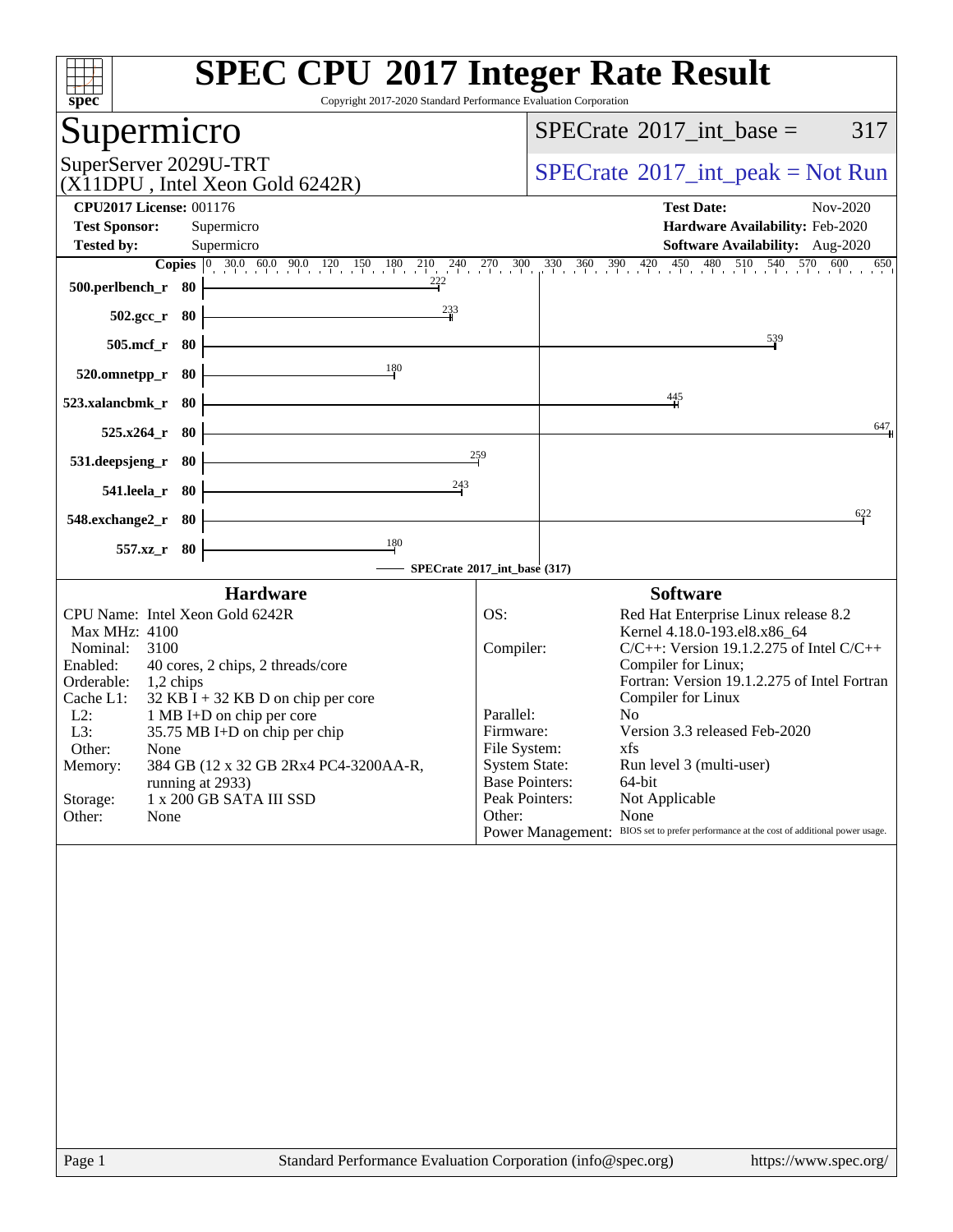

Copyright 2017-2020 Standard Performance Evaluation Corporation

## Supermicro

[SPECrate](http://www.spec.org/auto/cpu2017/Docs/result-fields.html#SPECrate2017intbase)<sup>®</sup>2017 int\_base =  $317$ 

(X11DPU , Intel Xeon Gold 6242R)

SuperServer 2029U-TRT  $SPECrate^{\circ}2017$  $SPECrate^{\circ}2017$ \_int\_peak = Not Run

**[CPU2017 License:](http://www.spec.org/auto/cpu2017/Docs/result-fields.html#CPU2017License)** 001176 **[Test Date:](http://www.spec.org/auto/cpu2017/Docs/result-fields.html#TestDate)** Nov-2020 **[Test Sponsor:](http://www.spec.org/auto/cpu2017/Docs/result-fields.html#TestSponsor)** Supermicro **[Hardware Availability:](http://www.spec.org/auto/cpu2017/Docs/result-fields.html#HardwareAvailability)** Feb-2020 **[Tested by:](http://www.spec.org/auto/cpu2017/Docs/result-fields.html#Testedby)** Supermicro **[Software Availability:](http://www.spec.org/auto/cpu2017/Docs/result-fields.html#SoftwareAvailability)** Aug-2020

#### **[Results Table](http://www.spec.org/auto/cpu2017/Docs/result-fields.html#ResultsTable)**

|                                                     | <b>Base</b>   |                |       |                |       | <b>Peak</b>    |       |               |                |              |                |              |                |              |
|-----------------------------------------------------|---------------|----------------|-------|----------------|-------|----------------|-------|---------------|----------------|--------------|----------------|--------------|----------------|--------------|
| <b>Benchmark</b>                                    | <b>Copies</b> | <b>Seconds</b> | Ratio | <b>Seconds</b> | Ratio | <b>Seconds</b> | Ratio | <b>Copies</b> | <b>Seconds</b> | <b>Ratio</b> | <b>Seconds</b> | <b>Ratio</b> | <b>Seconds</b> | <b>Ratio</b> |
| 500.perlbench_r                                     | 80            | 573            | 222   | 576            | 221   | 574            | 222   |               |                |              |                |              |                |              |
| $502.\text{gcc}$ _r                                 | 80            | 486            | 233   | 488            | 232   | 483            | 235   |               |                |              |                |              |                |              |
| $505$ .mcf r                                        | 80            | 240            | 538   | 239            | 540   | 240            | 539   |               |                |              |                |              |                |              |
| 520.omnetpp_r                                       | 80            | 583            | 180   | 584            | 180   | 582            | 180   |               |                |              |                |              |                |              |
| 523.xalancbmk r                                     | 80            | 190            | 444   | 189            | 448   | 190            | 445   |               |                |              |                |              |                |              |
| 525.x264 r                                          | 80            | 216            | 647   | 217            | 646   | 216            | 650   |               |                |              |                |              |                |              |
| 531.deepsjeng_r                                     | 80            | 353            | 260   | 353            | 259   | 353            | 259   |               |                |              |                |              |                |              |
| 541.leela r                                         | 80            | 546            | 243   | 543            | 244   | 546            | 243   |               |                |              |                |              |                |              |
| 548.exchange2_r                                     | 80            | 337            | 623   | 337            | 622   | 337            | 622   |               |                |              |                |              |                |              |
| 557.xz r                                            | 80            | 479            | 180   | 479            | 181   | 480            | 180   |               |                |              |                |              |                |              |
| $SPECrate^{\circ}2017$ int base =<br>317            |               |                |       |                |       |                |       |               |                |              |                |              |                |              |
| $SPECrate^{\circ}2017$ int peak =<br><b>Not Run</b> |               |                |       |                |       |                |       |               |                |              |                |              |                |              |

Results appear in the [order in which they were run](http://www.spec.org/auto/cpu2017/Docs/result-fields.html#RunOrder). Bold underlined text [indicates a median measurement](http://www.spec.org/auto/cpu2017/Docs/result-fields.html#Median).

#### **[Submit Notes](http://www.spec.org/auto/cpu2017/Docs/result-fields.html#SubmitNotes)**

 The numactl mechanism was used to bind copies to processors. The config file option 'submit' was used to generate numactl commands to bind each copy to a specific processor. For details, please see the config file.

#### **[Operating System Notes](http://www.spec.org/auto/cpu2017/Docs/result-fields.html#OperatingSystemNotes)**

Stack size set to unlimited using "ulimit -s unlimited"

#### **[Environment Variables Notes](http://www.spec.org/auto/cpu2017/Docs/result-fields.html#EnvironmentVariablesNotes)**

```
Environment variables set by runcpu before the start of the run:
LD_LIBRARY_PATH =
      "/home/cpu2017/lib/intel64:/home/cpu2017/lib/ia32:/home/cpu2017/je5.0.1-
      32"
```
MALLOC\_CONF = "retain:true"

#### **[General Notes](http://www.spec.org/auto/cpu2017/Docs/result-fields.html#GeneralNotes)**

 Binaries compiled on a system with 1x Intel Core i9-7980XE CPU + 64GB RAM memory using Redhat Enterprise Linux 8.0 Transparent Huge Pages enabled by default Prior to runcpu invocation Filesystem page cache synced and cleared with: sync; echo 3> /proc/sys/vm/drop\_caches

**(Continued on next page)**

| Page 2 | Standard Performance Evaluation Corporation (info@spec.org) | https://www.spec.org/ |
|--------|-------------------------------------------------------------|-----------------------|
|--------|-------------------------------------------------------------|-----------------------|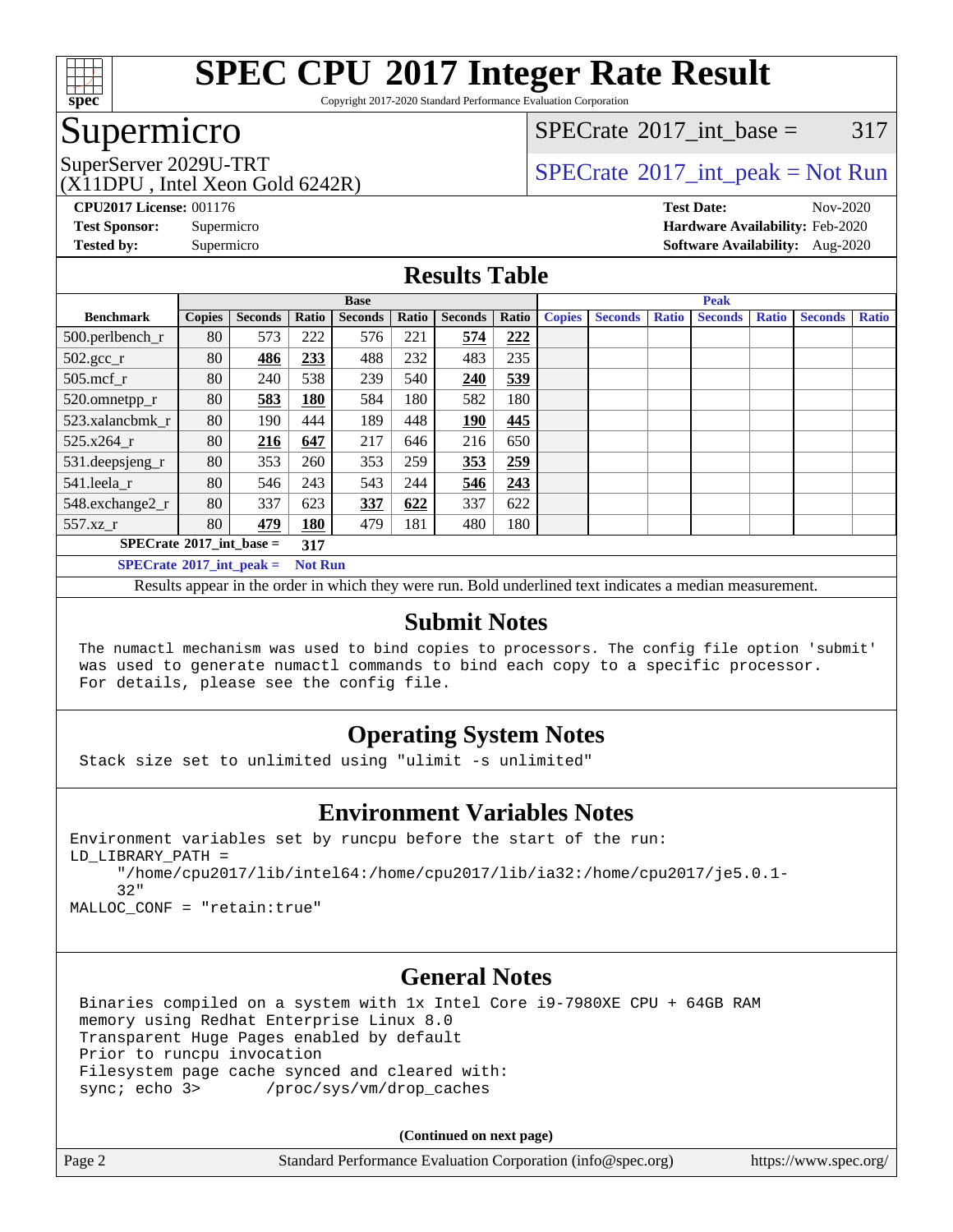

Copyright 2017-2020 Standard Performance Evaluation Corporation

#### Supermicro

[SPECrate](http://www.spec.org/auto/cpu2017/Docs/result-fields.html#SPECrate2017intbase)<sup>®</sup>2017 int\_base =  $317$ 

(X11DPU , Intel Xeon Gold 6242R)

SuperServer 2029U-TRT  $SPECrate^{\circ}2017$  $SPECrate^{\circ}2017$ \_int\_peak = Not Run

**[Tested by:](http://www.spec.org/auto/cpu2017/Docs/result-fields.html#Testedby)** Supermicro **[Software Availability:](http://www.spec.org/auto/cpu2017/Docs/result-fields.html#SoftwareAvailability)** Aug-2020

**[CPU2017 License:](http://www.spec.org/auto/cpu2017/Docs/result-fields.html#CPU2017License)** 001176 **[Test Date:](http://www.spec.org/auto/cpu2017/Docs/result-fields.html#TestDate)** Nov-2020 **[Test Sponsor:](http://www.spec.org/auto/cpu2017/Docs/result-fields.html#TestSponsor)** Supermicro **[Hardware Availability:](http://www.spec.org/auto/cpu2017/Docs/result-fields.html#HardwareAvailability)** Feb-2020

#### **[General Notes \(Continued\)](http://www.spec.org/auto/cpu2017/Docs/result-fields.html#GeneralNotes)**

 runcpu command invoked through numactl i.e.: numactl --interleave=all runcpu <etc>

 NA: The test sponsor attests, as of date of publication, that CVE-2017-5754 (Meltdown) is mitigated in the system as tested and documented. Yes: The test sponsor attests, as of date of publication, that CVE-2017-5753 (Spectre variant 1) is mitigated in the system as tested and documented. Yes: The test sponsor attests, as of date of publication, that CVE-2017-5715 (Spectre variant 2) is mitigated in the system as tested and documented.

#### **[Platform Notes](http://www.spec.org/auto/cpu2017/Docs/result-fields.html#PlatformNotes)**

Page 3 Standard Performance Evaluation Corporation [\(info@spec.org\)](mailto:info@spec.org) <https://www.spec.org/> BIOS Settings: Power Technology = Custom Power Performance Tuning = BIOS Controls EPB ENERGY\_PERF\_BIAS\_CFG mode = Extreme Performance SNC = Enable Stale AtoS = Disable IMC Interleaving = 1-way Interleave Patrol Scrub = Disable Sysinfo program /home/cpu2017/bin/sysinfo Rev: r6365 of 2019-08-21 295195f888a3d7edb1e6e46a485a0011 running on X11DPU-01 Thu Nov 12 16:36:07 2020 SUT (System Under Test) info as seen by some common utilities. For more information on this section, see <https://www.spec.org/cpu2017/Docs/config.html#sysinfo> From /proc/cpuinfo model name : Intel(R) Xeon(R) Gold 6242R CPU @ 3.10GHz 2 "physical id"s (chips) 80 "processors" cores, siblings (Caution: counting these is hw and system dependent. The following excerpts from /proc/cpuinfo might not be reliable. Use with caution.) cpu cores : 20 siblings : 40 physical 0: cores 0 1 2 3 4 5 6 8 9 10 11 12 13 16 17 18 19 21 28 29 physical 1: cores 0 1 2 3 5 6 8 10 12 13 16 17 18 19 20 21 26 27 28 29 From lscpu: Architecture: x86\_64 CPU op-mode(s): 32-bit, 64-bit Byte Order: Little Endian  $CPU(s):$  80 On-line CPU(s) list: 0-79 **(Continued on next page)**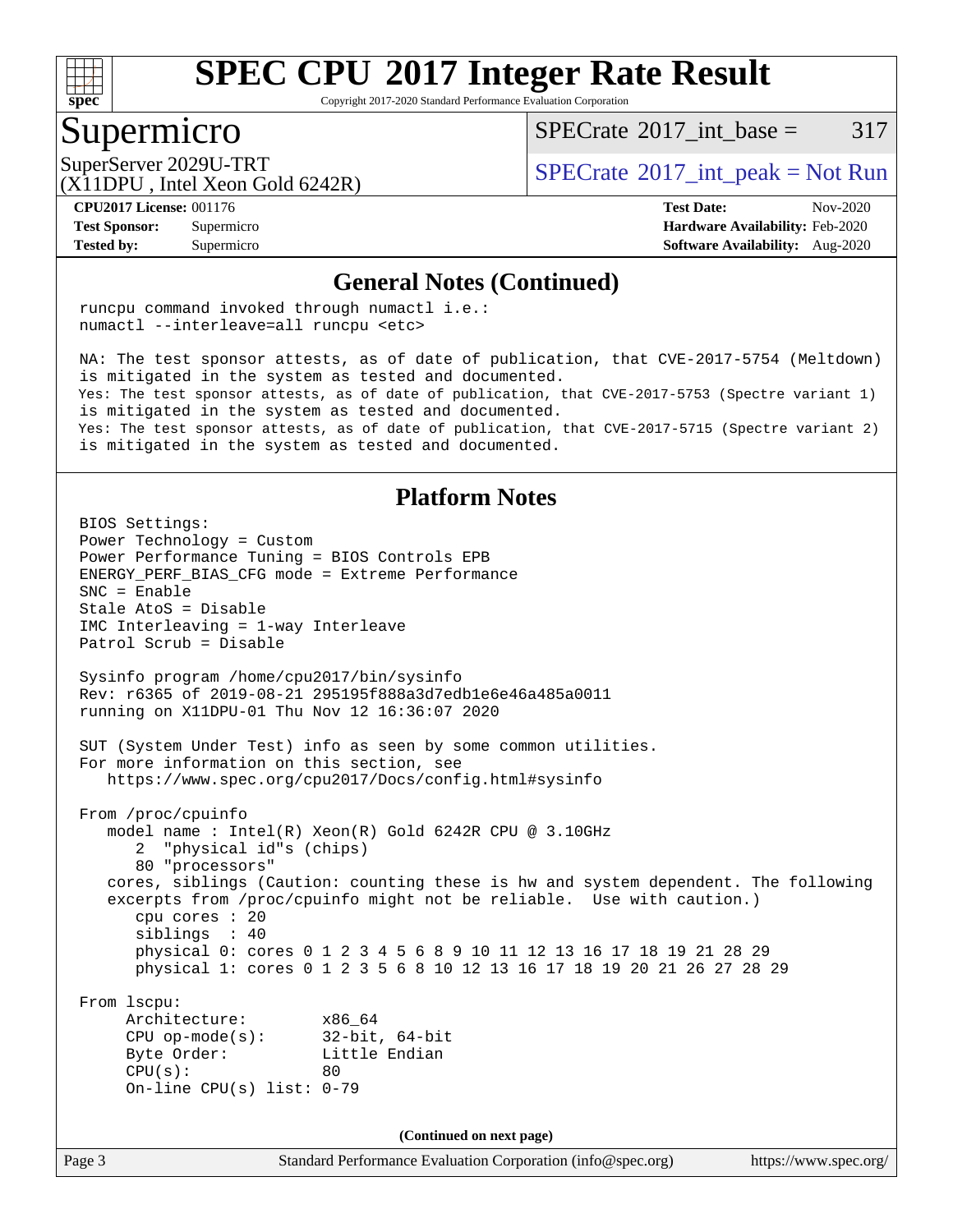

Copyright 2017-2020 Standard Performance Evaluation Corporation

## Supermicro

 $SPECTate@2017_int\_base = 317$ 

(X11DPU , Intel Xeon Gold 6242R)

SuperServer 2029U-TRT <br>(X11DPU Intel Xeon Gold 6242R) [SPECrate](http://www.spec.org/auto/cpu2017/Docs/result-fields.html#SPECrate2017intpeak)®[2017\\_int\\_peak = N](http://www.spec.org/auto/cpu2017/Docs/result-fields.html#SPECrate2017intpeak)ot Run

**[CPU2017 License:](http://www.spec.org/auto/cpu2017/Docs/result-fields.html#CPU2017License)** 001176 **[Test Date:](http://www.spec.org/auto/cpu2017/Docs/result-fields.html#TestDate)** Nov-2020 **[Test Sponsor:](http://www.spec.org/auto/cpu2017/Docs/result-fields.html#TestSponsor)** Supermicro **[Hardware Availability:](http://www.spec.org/auto/cpu2017/Docs/result-fields.html#HardwareAvailability)** Feb-2020 **[Tested by:](http://www.spec.org/auto/cpu2017/Docs/result-fields.html#Testedby)** Supermicro **Supermicro [Software Availability:](http://www.spec.org/auto/cpu2017/Docs/result-fields.html#SoftwareAvailability)** Aug-2020

#### **[Platform Notes \(Continued\)](http://www.spec.org/auto/cpu2017/Docs/result-fields.html#PlatformNotes)**

| Thread(s) per core:                            | 2                                                                                    |  |  |  |  |  |
|------------------------------------------------|--------------------------------------------------------------------------------------|--|--|--|--|--|
| Core(s) per socket:                            | 20                                                                                   |  |  |  |  |  |
| Socket(s):                                     | 2                                                                                    |  |  |  |  |  |
| NUMA node(s):                                  | 4                                                                                    |  |  |  |  |  |
| Vendor ID:                                     | GenuineIntel                                                                         |  |  |  |  |  |
| CPU family:                                    | 6                                                                                    |  |  |  |  |  |
| Model:                                         | 85                                                                                   |  |  |  |  |  |
| Model name:                                    | $Intel(R)$ Xeon $(R)$ Gold 6242R CPU @ 3.10GHz                                       |  |  |  |  |  |
| Stepping:                                      | 7                                                                                    |  |  |  |  |  |
| CPU MHz:                                       | 3800.004                                                                             |  |  |  |  |  |
| $CPU$ max $MHz$ :                              | 4100.0000                                                                            |  |  |  |  |  |
| CPU min MHz:                                   | 1200.0000                                                                            |  |  |  |  |  |
| BogoMIPS:                                      | 6200.00                                                                              |  |  |  |  |  |
| Virtualization:                                | $VT - x$                                                                             |  |  |  |  |  |
| L1d cache:<br>Lli cache:                       | 32K<br>32K                                                                           |  |  |  |  |  |
| $L2$ cache:                                    | 1024K                                                                                |  |  |  |  |  |
| L3 cache:                                      | 36608K                                                                               |  |  |  |  |  |
| NUMA $node0$ $CPU(s)$ :                        | $0-3, 7-9, 13-15, 40-43, 47-49, 53-55$                                               |  |  |  |  |  |
| NUMA nodel CPU(s):                             | $4-6$ , $10-12$ , $16-19$ , $44-46$ , $50-52$ , $56-59$                              |  |  |  |  |  |
| NUMA $node2$ $CPU(s):$                         | $20 - 23$ , 26, 27, 30 - 32, 36, 60 - 63, 66, 67, 70 - 72, 76                        |  |  |  |  |  |
| NUMA node3 CPU(s):                             | 24, 25, 28, 29, 33-35, 37-39, 64, 65, 68, 69, 73-75, 77-79                           |  |  |  |  |  |
| Flaqs:                                         | fpu vme de pse tsc msr pae mce cx8 apic sep mtrr pge mca cmov                        |  |  |  |  |  |
|                                                | pat pse36 clflush dts acpi mmx fxsr sse sse2 ss ht tm pbe syscall nx pdpelgb rdtscp  |  |  |  |  |  |
|                                                | lm constant_tsc art arch_perfmon pebs bts rep_good nopl xtopology nonstop_tsc cpuid  |  |  |  |  |  |
|                                                | aperfmperf pni pclmulqdq dtes64 ds_cpl vmx smx est tm2 ssse3 sdbg fma cx16 xtpr pdcm |  |  |  |  |  |
|                                                | pcid dca sse4_1 sse4_2 x2apic movbe popcnt tsc_deadline_timer aes xsave avx f16c     |  |  |  |  |  |
|                                                | rdrand lahf_lm abm 3dnowprefetch cpuid_fault epb cat_13 cdp_13 invpcid_single        |  |  |  |  |  |
|                                                | intel_ppin ssbd mba ibrs ibpb stibp ibrs_enhanced tpr_shadow vnmi flexpriority ept   |  |  |  |  |  |
|                                                | vpid fsgsbase tsc_adjust bmil hle avx2 smep bmi2 erms invpcid rtm cqm mpx rdt_a      |  |  |  |  |  |
|                                                | avx512f avx512dq rdseed adx smap clflushopt clwb intel_pt avx512cd avx512bw avx512vl |  |  |  |  |  |
|                                                | xsaveopt xsavec xgetbvl xsaves cqm_llc cqm_occup_llc cqm_mbm_total cqm_mbm_local     |  |  |  |  |  |
|                                                | dtherm ida arat pln pts pku ospke avx512_vnni md_clear flush_lld arch_capabilities   |  |  |  |  |  |
|                                                |                                                                                      |  |  |  |  |  |
| /proc/cpuinfo cache data                       |                                                                                      |  |  |  |  |  |
| cache size $: 36608$ KB                        |                                                                                      |  |  |  |  |  |
|                                                |                                                                                      |  |  |  |  |  |
|                                                | From numactl --hardware WARNING: a numactl 'node' might or might not correspond to a |  |  |  |  |  |
| physical chip.                                 |                                                                                      |  |  |  |  |  |
| $available: 4 nodes (0-3)$                     |                                                                                      |  |  |  |  |  |
|                                                | node 0 cpus: 0 1 2 3 7 8 9 13 14 15 40 41 42 43 47 48 49 53 54 55                    |  |  |  |  |  |
| node 0 size: 95317 MB                          |                                                                                      |  |  |  |  |  |
| node 0 free: 94997 MB                          |                                                                                      |  |  |  |  |  |
|                                                | node 1 cpus: 4 5 6 10 11 12 16 17 18 19 44 45 46 50 51 52 56 57 58 59                |  |  |  |  |  |
| node 1 size: 96763 MB<br>node 1 free: 96575 MB |                                                                                      |  |  |  |  |  |
|                                                |                                                                                      |  |  |  |  |  |
|                                                | node 2 cpus: 20 21 22 23 26 27 30 31 32 36 60 61 62 63 66 67 70 71 72 76             |  |  |  |  |  |
|                                                |                                                                                      |  |  |  |  |  |
| (Continued on next page)                       |                                                                                      |  |  |  |  |  |

Page 4 Standard Performance Evaluation Corporation [\(info@spec.org\)](mailto:info@spec.org) <https://www.spec.org/>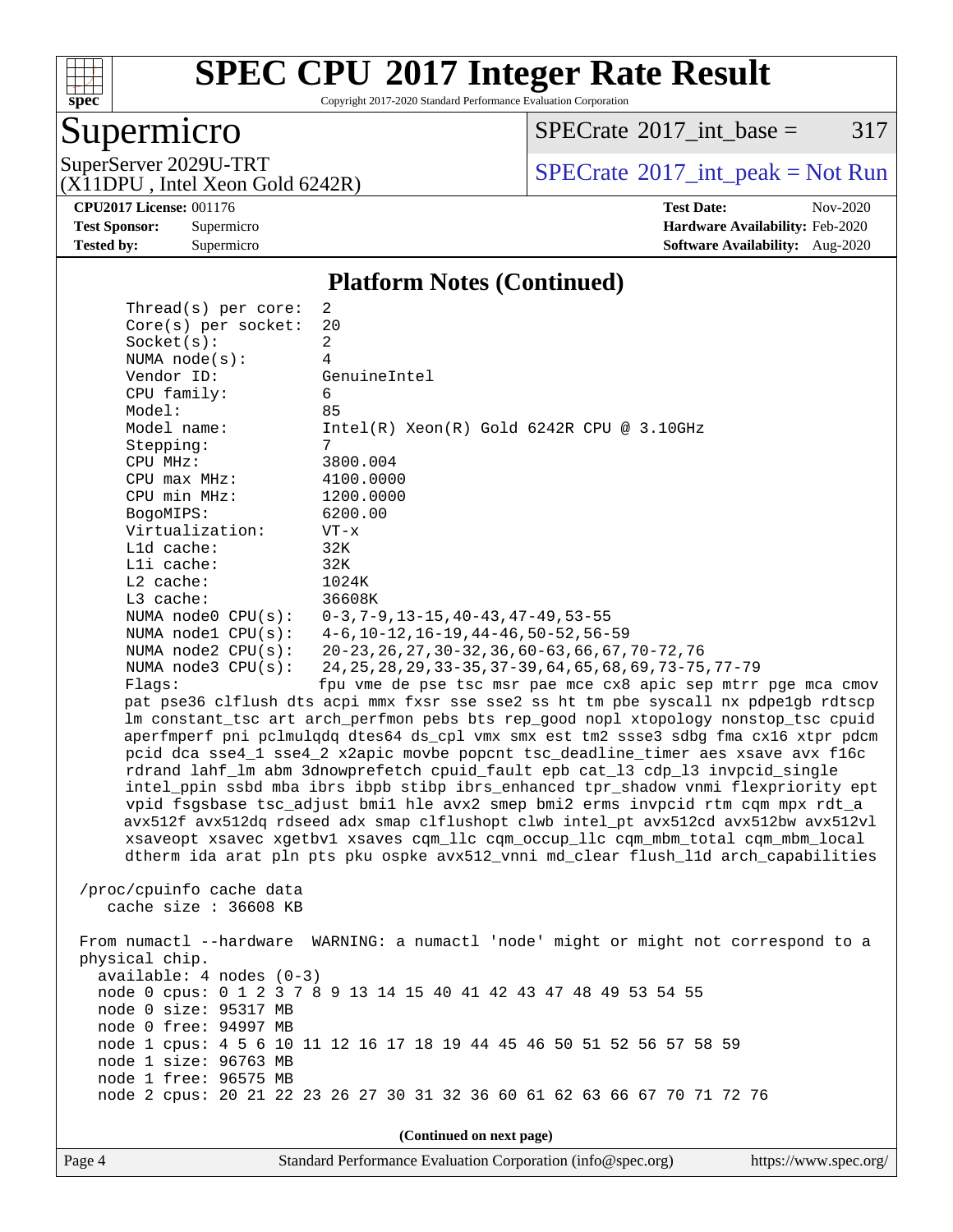

Copyright 2017-2020 Standard Performance Evaluation Corporation

#### Supermicro

[SPECrate](http://www.spec.org/auto/cpu2017/Docs/result-fields.html#SPECrate2017intbase)<sup>®</sup>2017 int\_base =  $317$ 

(X11DPU , Intel Xeon Gold 6242R)

SuperServer 2029U-TRT  $SPECrate^{\circ}2017$  $SPECrate^{\circ}2017$ \_int\_peak = Not Run

**[Tested by:](http://www.spec.org/auto/cpu2017/Docs/result-fields.html#Testedby)** Supermicro **[Software Availability:](http://www.spec.org/auto/cpu2017/Docs/result-fields.html#SoftwareAvailability)** Aug-2020

**[CPU2017 License:](http://www.spec.org/auto/cpu2017/Docs/result-fields.html#CPU2017License)** 001176 **[Test Date:](http://www.spec.org/auto/cpu2017/Docs/result-fields.html#TestDate)** Nov-2020 **[Test Sponsor:](http://www.spec.org/auto/cpu2017/Docs/result-fields.html#TestSponsor)** Supermicro **[Hardware Availability:](http://www.spec.org/auto/cpu2017/Docs/result-fields.html#HardwareAvailability)** Feb-2020

#### **[Platform Notes \(Continued\)](http://www.spec.org/auto/cpu2017/Docs/result-fields.html#PlatformNotes)**

 node 2 size: 96763 MB node 2 free: 95669 MB node 3 cpus: 24 25 28 29 33 34 35 37 38 39 64 65 68 69 73 74 75 77 78 79 node 3 size: 96762 MB node 3 free: 96597 MB node distances: node 0 1 2 3 0: 10 11 21 21 1: 11 10 21 21 2: 21 21 10 11 3: 21 21 11 10 From /proc/meminfo MemTotal: 394861644 kB HugePages\_Total: 0 Hugepagesize: 2048 kB From /etc/\*release\* /etc/\*version\* os-release: NAME="Red Hat Enterprise Linux" VERSION="8.2 (Ootpa)" ID="rhel" ID\_LIKE="fedora" VERSION\_ID="8.2" PLATFORM\_ID="platform:el8" PRETTY\_NAME="Red Hat Enterprise Linux 8.2 (Ootpa)" ANSI\_COLOR="0;31" redhat-release: Red Hat Enterprise Linux release 8.2 (Ootpa) system-release: Red Hat Enterprise Linux release 8.2 (Ootpa) system-release-cpe: cpe:/o:redhat:enterprise\_linux:8.2:ga uname -a: Linux X11DPU-01 4.18.0-193.el8.x86\_64 #1 SMP Fri Mar 27 14:35:58 UTC 2020 x86\_64 x86\_64 x86\_64 GNU/Linux Kernel self-reported vulnerability status: itlb\_multihit: KVM: Mitigation: Split huge pages<br>CVE-2018-3620 (L1 Terminal Fault): Not affected  $CVE-2018-3620$  (L1 Terminal Fault): Microarchitectural Data Sampling: Not affected CVE-2017-5754 (Meltdown): Not affected CVE-2018-3639 (Speculative Store Bypass): Mitigation: Speculative Store Bypass disabled via prctl and seccomp CVE-2017-5753 (Spectre variant 1): Mitigation: usercopy/swapgs barriers and \_\_user pointer sanitization CVE-2017-5715 (Spectre variant 2): Mitigation: Enhanced IBRS, IBPB: conditional, RSB filling **(Continued on next page)**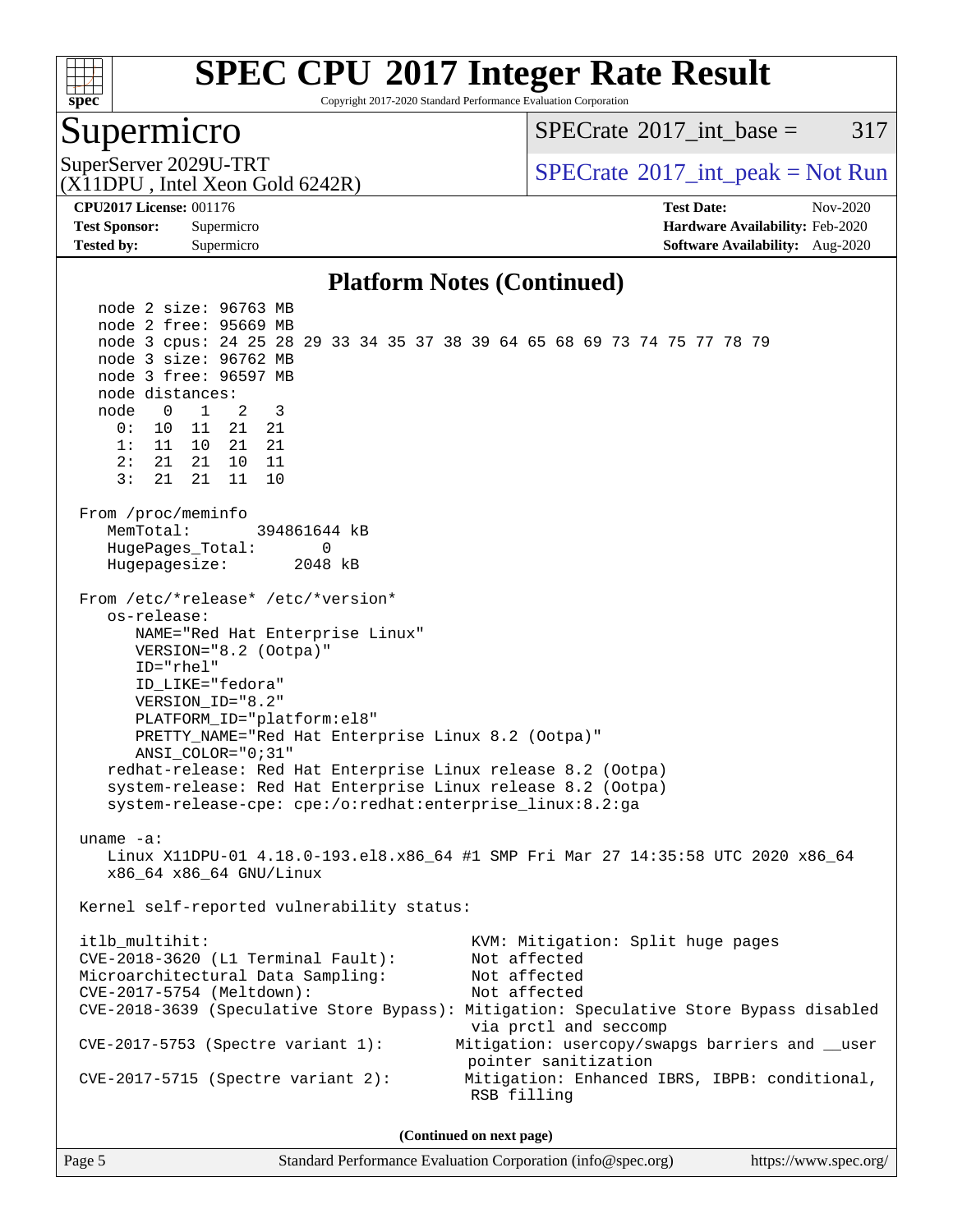

Copyright 2017-2020 Standard Performance Evaluation Corporation

#### Supermicro

 $SPECTate$ <sup>®</sup>[2017\\_int\\_base =](http://www.spec.org/auto/cpu2017/Docs/result-fields.html#SPECrate2017intbase) 317

(X11DPU , Intel Xeon Gold 6242R)

SuperServer 2029U-TRT  $SPECrate^{\circ}2017$  $SPECrate^{\circ}2017$ \_int\_peak = Not Run

**[Tested by:](http://www.spec.org/auto/cpu2017/Docs/result-fields.html#Testedby)** Supermicro **[Software Availability:](http://www.spec.org/auto/cpu2017/Docs/result-fields.html#SoftwareAvailability)** Aug-2020

**[CPU2017 License:](http://www.spec.org/auto/cpu2017/Docs/result-fields.html#CPU2017License)** 001176 **[Test Date:](http://www.spec.org/auto/cpu2017/Docs/result-fields.html#TestDate)** Nov-2020 **[Test Sponsor:](http://www.spec.org/auto/cpu2017/Docs/result-fields.html#TestSponsor)** Supermicro **[Hardware Availability:](http://www.spec.org/auto/cpu2017/Docs/result-fields.html#HardwareAvailability)** Feb-2020

#### **[Platform Notes \(Continued\)](http://www.spec.org/auto/cpu2017/Docs/result-fields.html#PlatformNotes)**

tsx\_async\_abort: Mitigation: Clear CPU buffers; SMT vulnerable

run-level 3 Nov 12 16:34

 SPEC is set to: /home/cpu2017 Filesystem Type Size Used Avail Use% Mounted on /dev/sda4 xfs 184G 8.5G 176G 5% /

 From /sys/devices/virtual/dmi/id BIOS: American Megatrends Inc. 3.3 02/21/2020 Vendor: Supermicro Product: Super Server Serial: 0123456789

 Additional information from dmidecode follows. WARNING: Use caution when you interpret this section. The 'dmidecode' program reads system data which is "intended to allow hardware to be accurately determined", but the intent may not be met, as there are frequent changes to hardware, firmware, and the "DMTF SMBIOS" standard. Memory:

 12x NO DIMM NO DIMM 12x SK Hynix HMA84GR7CJR4N-XN 32 GB 2 rank 3200

(End of data from sysinfo program)

#### **[Compiler Version Notes](http://www.spec.org/auto/cpu2017/Docs/result-fields.html#CompilerVersionNotes)**

| C                        | 500.perlbench_r(base) 502.gcc_r(base) 505.mcf_r(base)                                                 |                       |  |  |  |
|--------------------------|-------------------------------------------------------------------------------------------------------|-----------------------|--|--|--|
|                          | 525.x264 r(base) 557.xz r(base)                                                                       |                       |  |  |  |
|                          | Intel(R) C Compiler for applications running on Intel(R) $64$ , Version                               |                       |  |  |  |
|                          | 19.1.2.275 Build 20200604<br>Copyright (C) 1985-2020 Intel Corporation. All rights reserved.          |                       |  |  |  |
|                          |                                                                                                       |                       |  |  |  |
| $C++$                    | 520.omnetpp $r(base)$ 523.xalancbmk $r(base)$ 531.deepsjeng $r(base)$<br>$541.$ leela $r(base)$       |                       |  |  |  |
|                          | Intel(R) $C++$ Compiler for applications running on Intel(R) 64, Version<br>19.1.2.275 Build 20200604 |                       |  |  |  |
|                          | Copyright (C) 1985-2020 Intel Corporation. All rights reserved.                                       |                       |  |  |  |
|                          |                                                                                                       |                       |  |  |  |
|                          | Fortran   548.exchange2 $r(base)$                                                                     |                       |  |  |  |
| (Continued on next page) |                                                                                                       |                       |  |  |  |
| Page 6                   | Standard Performance Evaluation Corporation (info@spec.org)                                           | https://www.spec.org/ |  |  |  |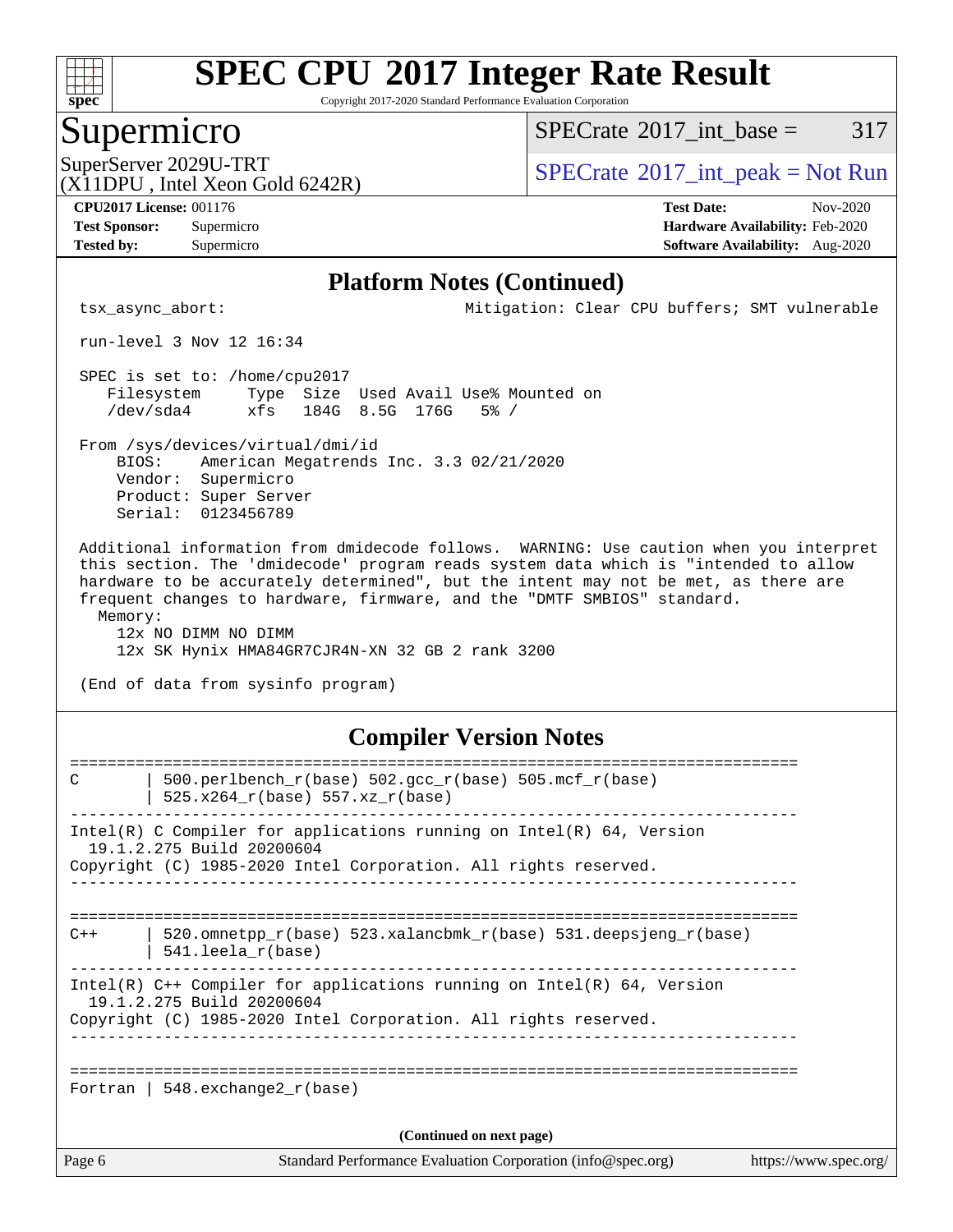

Copyright 2017-2020 Standard Performance Evaluation Corporation

#### Supermicro

 $SPECTate@2017\_int\_base = 317$ 

SuperServer 2029U-TRT  $SPECrate^{\circ}2017$  $SPECrate^{\circ}2017$ \_int\_peak = Not Run

(X11DPU , Intel Xeon Gold 6242R)

**[CPU2017 License:](http://www.spec.org/auto/cpu2017/Docs/result-fields.html#CPU2017License)** 001176 **[Test Date:](http://www.spec.org/auto/cpu2017/Docs/result-fields.html#TestDate)** Nov-2020 **[Test Sponsor:](http://www.spec.org/auto/cpu2017/Docs/result-fields.html#TestSponsor)** Supermicro **[Hardware Availability:](http://www.spec.org/auto/cpu2017/Docs/result-fields.html#HardwareAvailability)** Feb-2020 **[Tested by:](http://www.spec.org/auto/cpu2017/Docs/result-fields.html#Testedby)** Supermicro **[Software Availability:](http://www.spec.org/auto/cpu2017/Docs/result-fields.html#SoftwareAvailability)** Aug-2020

#### **[Compiler Version Notes \(Continued\)](http://www.spec.org/auto/cpu2017/Docs/result-fields.html#CompilerVersionNotes)**

------------------------------------------------------------------------------ Intel(R) Fortran Intel(R) 64 Compiler for applications running on Intel(R) 64, Version 19.1.2.275 Build 20200623 Copyright (C) 1985-2020 Intel Corporation. All rights reserved. ------------------------------------------------------------------------------

**[Base Compiler Invocation](http://www.spec.org/auto/cpu2017/Docs/result-fields.html#BaseCompilerInvocation)**

[C benchmarks](http://www.spec.org/auto/cpu2017/Docs/result-fields.html#Cbenchmarks):  $i$ cc

[C++ benchmarks:](http://www.spec.org/auto/cpu2017/Docs/result-fields.html#CXXbenchmarks) [icpc](http://www.spec.org/cpu2017/results/res2020q4/cpu2017-20201207-24559.flags.html#user_CXXbase_intel_icpc_c510b6838c7f56d33e37e94d029a35b4a7bccf4766a728ee175e80a419847e808290a9b78be685c44ab727ea267ec2f070ec5dc83b407c0218cded6866a35d07)

[Fortran benchmarks](http://www.spec.org/auto/cpu2017/Docs/result-fields.html#Fortranbenchmarks): [ifort](http://www.spec.org/cpu2017/results/res2020q4/cpu2017-20201207-24559.flags.html#user_FCbase_intel_ifort_8111460550e3ca792625aed983ce982f94888b8b503583aa7ba2b8303487b4d8a21a13e7191a45c5fd58ff318f48f9492884d4413fa793fd88dd292cad7027ca)

## **[Base Portability Flags](http://www.spec.org/auto/cpu2017/Docs/result-fields.html#BasePortabilityFlags)**

 500.perlbench\_r: [-DSPEC\\_LP64](http://www.spec.org/cpu2017/results/res2020q4/cpu2017-20201207-24559.flags.html#b500.perlbench_r_basePORTABILITY_DSPEC_LP64) [-DSPEC\\_LINUX\\_X64](http://www.spec.org/cpu2017/results/res2020q4/cpu2017-20201207-24559.flags.html#b500.perlbench_r_baseCPORTABILITY_DSPEC_LINUX_X64) 502.gcc\_r: [-DSPEC\\_LP64](http://www.spec.org/cpu2017/results/res2020q4/cpu2017-20201207-24559.flags.html#suite_basePORTABILITY502_gcc_r_DSPEC_LP64) 505.mcf\_r: [-DSPEC\\_LP64](http://www.spec.org/cpu2017/results/res2020q4/cpu2017-20201207-24559.flags.html#suite_basePORTABILITY505_mcf_r_DSPEC_LP64) 520.omnetpp\_r: [-DSPEC\\_LP64](http://www.spec.org/cpu2017/results/res2020q4/cpu2017-20201207-24559.flags.html#suite_basePORTABILITY520_omnetpp_r_DSPEC_LP64) 523.xalancbmk\_r: [-DSPEC\\_LP64](http://www.spec.org/cpu2017/results/res2020q4/cpu2017-20201207-24559.flags.html#suite_basePORTABILITY523_xalancbmk_r_DSPEC_LP64) [-DSPEC\\_LINUX](http://www.spec.org/cpu2017/results/res2020q4/cpu2017-20201207-24559.flags.html#b523.xalancbmk_r_baseCXXPORTABILITY_DSPEC_LINUX) 525.x264\_r: [-DSPEC\\_LP64](http://www.spec.org/cpu2017/results/res2020q4/cpu2017-20201207-24559.flags.html#suite_basePORTABILITY525_x264_r_DSPEC_LP64) 531.deepsjeng\_r: [-DSPEC\\_LP64](http://www.spec.org/cpu2017/results/res2020q4/cpu2017-20201207-24559.flags.html#suite_basePORTABILITY531_deepsjeng_r_DSPEC_LP64) 541.leela\_r: [-DSPEC\\_LP64](http://www.spec.org/cpu2017/results/res2020q4/cpu2017-20201207-24559.flags.html#suite_basePORTABILITY541_leela_r_DSPEC_LP64) 548.exchange2\_r: [-DSPEC\\_LP64](http://www.spec.org/cpu2017/results/res2020q4/cpu2017-20201207-24559.flags.html#suite_basePORTABILITY548_exchange2_r_DSPEC_LP64) 557.xz\_r: [-DSPEC\\_LP64](http://www.spec.org/cpu2017/results/res2020q4/cpu2017-20201207-24559.flags.html#suite_basePORTABILITY557_xz_r_DSPEC_LP64)

## **[Base Optimization Flags](http://www.spec.org/auto/cpu2017/Docs/result-fields.html#BaseOptimizationFlags)**

[C benchmarks](http://www.spec.org/auto/cpu2017/Docs/result-fields.html#Cbenchmarks): [-m64](http://www.spec.org/cpu2017/results/res2020q4/cpu2017-20201207-24559.flags.html#user_CCbase_m64-icc) [-qnextgen](http://www.spec.org/cpu2017/results/res2020q4/cpu2017-20201207-24559.flags.html#user_CCbase_f-qnextgen) [-std=c11](http://www.spec.org/cpu2017/results/res2020q4/cpu2017-20201207-24559.flags.html#user_CCbase_std-icc-std_0e1c27790398a4642dfca32ffe6c27b5796f9c2d2676156f2e42c9c44eaad0c049b1cdb667a270c34d979996257aeb8fc440bfb01818dbc9357bd9d174cb8524) [-Wl,-plugin-opt=-x86-branches-within-32B-boundaries](http://www.spec.org/cpu2017/results/res2020q4/cpu2017-20201207-24559.flags.html#user_CCbase_f-x86-branches-within-32B-boundaries_0098b4e4317ae60947b7b728078a624952a08ac37a3c797dfb4ffeb399e0c61a9dd0f2f44ce917e9361fb9076ccb15e7824594512dd315205382d84209e912f3) [-Wl,-z,muldefs](http://www.spec.org/cpu2017/results/res2020q4/cpu2017-20201207-24559.flags.html#user_CCbase_link_force_multiple1_b4cbdb97b34bdee9ceefcfe54f4c8ea74255f0b02a4b23e853cdb0e18eb4525ac79b5a88067c842dd0ee6996c24547a27a4b99331201badda8798ef8a743f577) [-xCORE-AVX512](http://www.spec.org/cpu2017/results/res2020q4/cpu2017-20201207-24559.flags.html#user_CCbase_f-xCORE-AVX512) [-O3](http://www.spec.org/cpu2017/results/res2020q4/cpu2017-20201207-24559.flags.html#user_CCbase_f-O3) [-ffast-math](http://www.spec.org/cpu2017/results/res2020q4/cpu2017-20201207-24559.flags.html#user_CCbase_f-ffast-math) [-flto](http://www.spec.org/cpu2017/results/res2020q4/cpu2017-20201207-24559.flags.html#user_CCbase_f-flto) [-mfpmath=sse](http://www.spec.org/cpu2017/results/res2020q4/cpu2017-20201207-24559.flags.html#user_CCbase_f-mfpmath_70eb8fac26bde974f8ab713bc9086c5621c0b8d2f6c86f38af0bd7062540daf19db5f3a066d8c6684be05d84c9b6322eb3b5be6619d967835195b93d6c02afa1) [-funroll-loops](http://www.spec.org/cpu2017/results/res2020q4/cpu2017-20201207-24559.flags.html#user_CCbase_f-funroll-loops) [-qopt-mem-layout-trans=4](http://www.spec.org/cpu2017/results/res2020q4/cpu2017-20201207-24559.flags.html#user_CCbase_f-qopt-mem-layout-trans_fa39e755916c150a61361b7846f310bcdf6f04e385ef281cadf3647acec3f0ae266d1a1d22d972a7087a248fd4e6ca390a3634700869573d231a252c784941a8) [-L/usr/local/IntelCompiler19/compilers\\_and\\_libraries\\_2020.3.275/linux/compiler/lib/intel64\\_lin](http://www.spec.org/cpu2017/results/res2020q4/cpu2017-20201207-24559.flags.html#user_CCbase_linkpath_6eb3b1b8be403820338b5b82e7a1c217a861a8962ac718a6253be1483b50620487664a39a847caf560d84a6b8bab7cca33d9f414525a12ede1e9473db34a3d08) [-lqkmalloc](http://www.spec.org/cpu2017/results/res2020q4/cpu2017-20201207-24559.flags.html#user_CCbase_qkmalloc_link_lib_79a818439969f771c6bc311cfd333c00fc099dad35c030f5aab9dda831713d2015205805422f83de8875488a2991c0a156aaa600e1f9138f8fc37004abc96dc5)

**(Continued on next page)**

Page 7 Standard Performance Evaluation Corporation [\(info@spec.org\)](mailto:info@spec.org) <https://www.spec.org/>